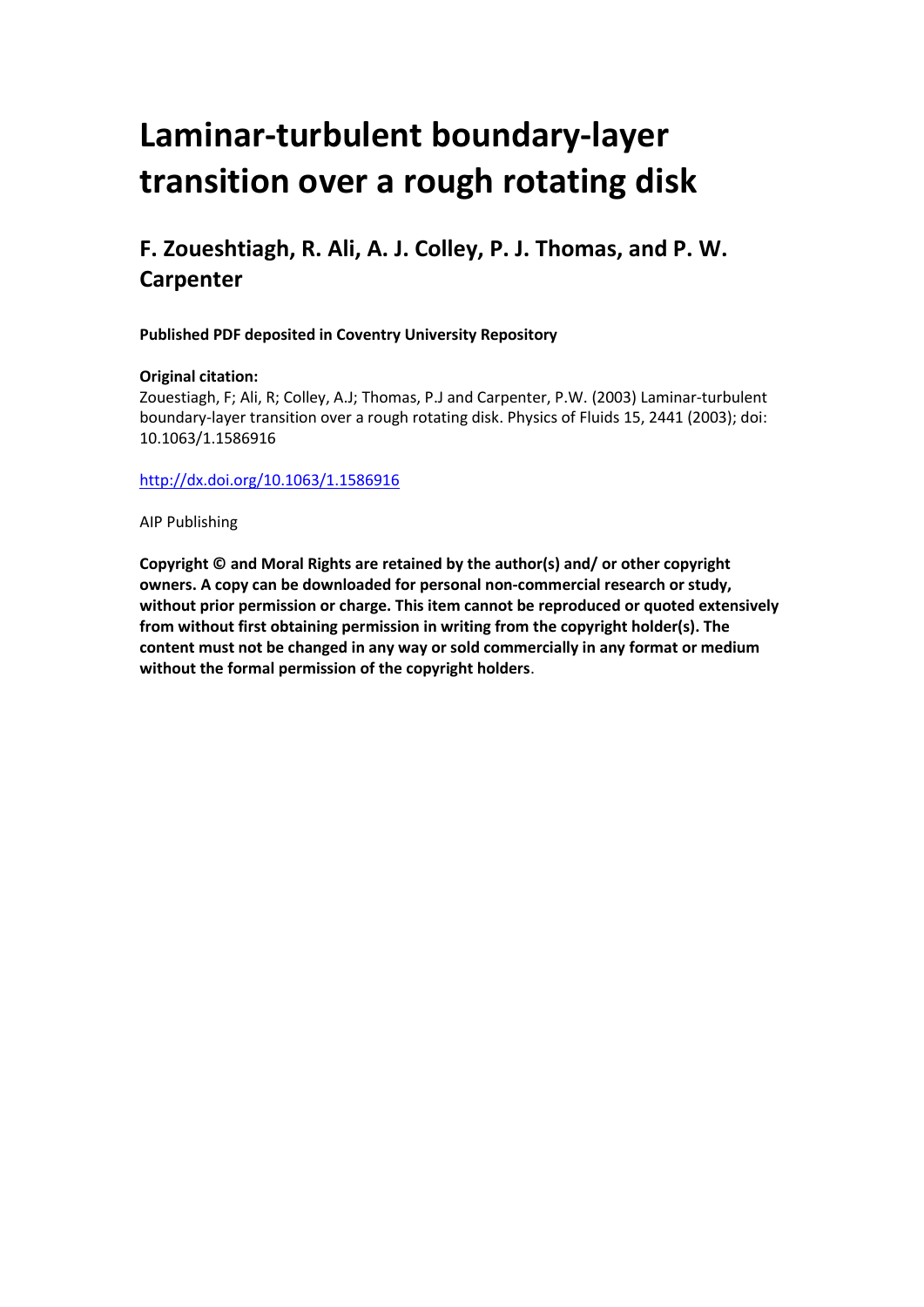#### **Laminar-turbulent boundary-layer transition over a rough rotating disk**

[F. Zoueshtiagh,](http://aip.scitation.org/author/Zoueshtiagh%2C+F) [R. Ali](http://aip.scitation.org/author/Ali%2C+R), [A. J. Colley](http://aip.scitation.org/author/Colley%2C+A+J), [P. J. Thomas,](http://aip.scitation.org/author/Thomas%2C+P+J) and [P. W. Carpenter](http://aip.scitation.org/author/Carpenter%2C+P+W)

Citation: [Physics of Fluids](/loi/phf) **15**, 2441 (2003); doi: 10.1063/1.1586916 View online: <http://dx.doi.org/10.1063/1.1586916> View Table of Contents: <http://aip.scitation.org/toc/phf/15/8> Published by the [American Institute of Physics](http://aip.scitation.org/publisher/)

#### **Articles you may be interested in**

[Experimental characterization of transition region in rotating-disk boundary layer](http://aip.scitation.org/doi/abs/10.1063/1.4798435) Physics of Fluids **25**, 034102 (2013); 10.1063/1.4798435

[A new way to describe the transition characteristics of a rotating-disk boundary-layer flow](http://aip.scitation.org/doi/abs/10.1063/1.3696020) Physics of Fluids **24**, 031701 (2012); 10.1063/1.3696020

[The instability of the boundary layer over a disk rotating in an enforced axial flow](http://aip.scitation.org/doi/abs/10.1063/1.3662133) Physics of Fluids **23**, 114108 (2011); 10.1063/1.3662133

[Experimental study of rotating disk instability. I. Natural flow](http://aip.scitation.org/doi/abs/10.1063/1.868803) Physics of Fluids **8**, 496 (1998); 10.1063/1.868803

[The effect of anisotropic and isotropic roughness on the convective stability of the rotating disk boundary layer](http://aip.scitation.org/doi/abs/10.1063/1.4906091) Physics of Fluids **27**, 014107 (2015); 10.1063/1.4906091

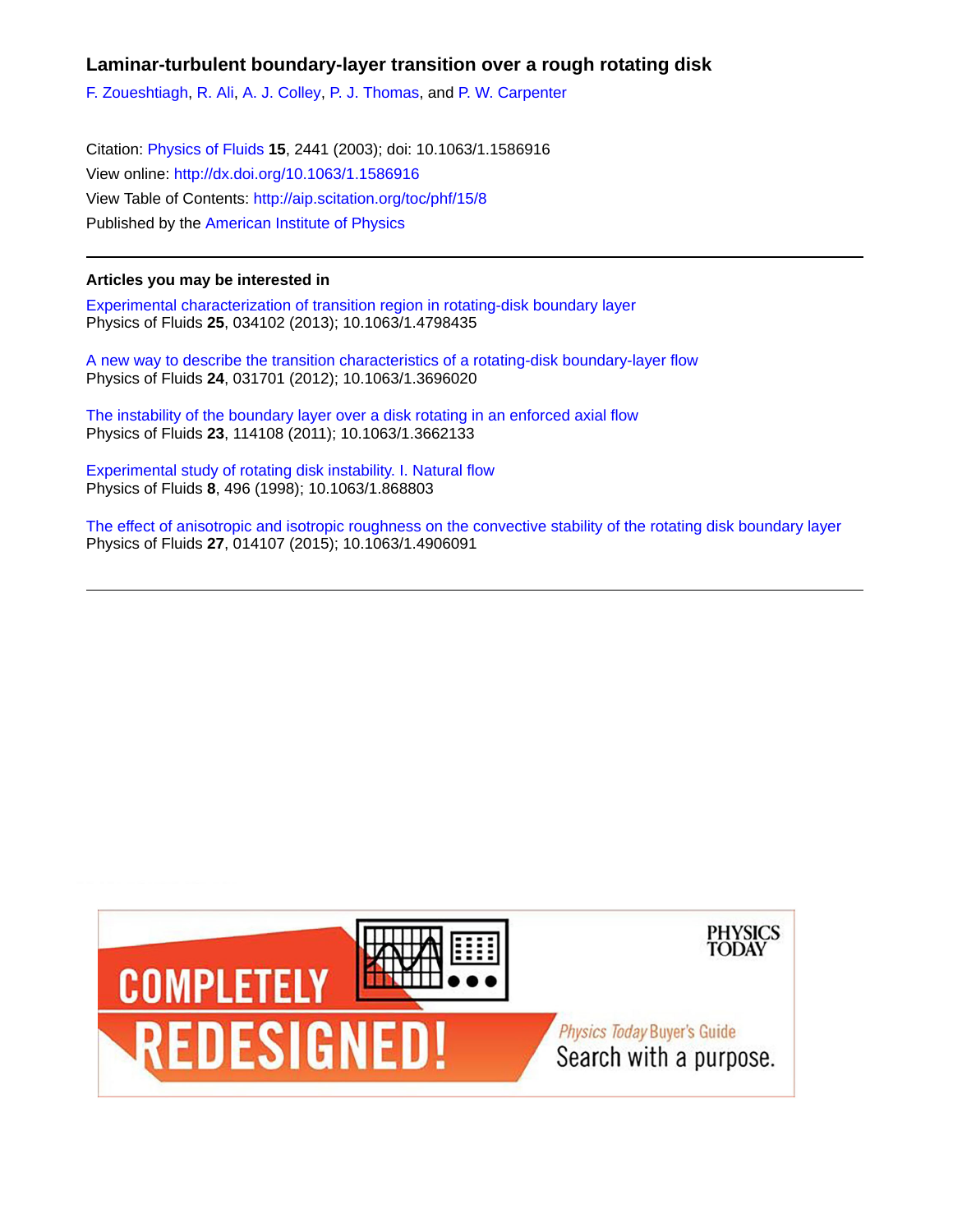### **Laminar-turbulent boundary-layer transition over a rough rotating disk**

F. Zoueshtiagh<sup>a)</sup>

Laboratoire de Physique et Mécanique des Milieux Hétérogènes (PMMH) UMR 7636 CNRS-ESPCI, *Ecole Supe´rieure de Physique et Chimie Industrielles (ESPCI) 10, rue Vauquelin, 75231 Paris Cedex 05, France*

R. Ali,<sup>b)</sup> A. J. Colley, P. J. Thomas,<sup>c)</sup> and P. W. Carpenter<sup>d)</sup> *Fluid Dynamics Research Centre, School of Engineering, University of Warwick, Coventry CV4 7AL, United Kingdom*

(Received 17 December 2002; accepted 6 May 2003; published 2 July 2003)

Boundary-layer transition over a disk spinning under water is investigated. Transitional Reynolds numbers, Re<sub>c</sub>, and associated boundary-layer velocity profiles are determined from flow-visualizations and hot-film measurements, respectively. The value of Re*<sup>c</sup>* and the velocity profiles are studied as a function of the disk's surface roughness. It is found that transition over rough disks occurs in a similar fashion to that over smooth disks, i.e., abruptly and axisymmetrically at well-defined radii. Wall roughness has little effect on Re*<sup>c</sup>* until a threshold relative roughness is reached. Above the threshold Re*<sup>c</sup>* decreases sharply. The decrease is consistent with the drop one expects for our flow for the absolute instability discovered by Lingwood [J. Fluid Mech. 299, 17  $(1995)$ ; **314**, 373  $(1996)$ ; **331**, 405  $(1997)$ . This indicates that the Lingwood absolute instability may continue to play a major role in the transition process even for large relative roughness. © *2003 American Institute of Physics.* [DOI: 10.1063/1.1586916]

The influence of surface roughness on boundary-layer flow has been extensively studied for various geometries, such as flat plates and pipes. See  $Floryan<sup>1</sup>$  for a review of the effect of surface roughness on the stability of flow over flat plates and in channels. Here, we investigate the effects of roughness on laminar-turbulent transition in a rotating-disk flow.

The conceptually simple rotating-disk flow, with its undisturbed flow field given by the similarity solution derived by Ka $r_{\text{m}}$  has long been the classic paradigm for experimental, theoretical and computational studies of threedimensional boundary-layer instability and transition. The dominant instability is the Type I cross-flow vortex originally described by Gregory *et al.*<sup>3</sup> Extensive reviews are given by Reed and Saric, $4$  and more recently by Cooper and Carpenter.<sup>5</sup> With regard to the effect of surface roughness on transition over rotating disks, to our knowledge the only relevant studies are those by Granville<sup>6</sup> and more recently Spalart.<sup>7</sup> The former analyzes the velocity profiles on the basis of three-dimensional boundary-layer theory. Similaritylaw correlations for various types of irregular roughness at high shearing stresses are calculated and show excellent agreement with the experimentally obtained velocity profiles of Theodorsen and Regier.<sup>8</sup> Spalart<sup>7</sup> conducted direct numerical simulations of the flow with the aim to study crossflow vortices. He briefly reports on the effect of ''random stationary disturbances'' that he suggests is analogous to natural roughness.

Our experimental arrangement  $(Fig. 1)$  is similar to that

of Colley *et al.*<sup>9</sup> It consists of a disk of diameter 388 mm, which spins with a rotational speed,  $\Omega_D$ , about a vertical axis of rotation in filtered water. The disk is mounted within a tank of diameter 1 m and height of 650 mm. For the purposes of flow visualization, a circular lid, of diameter 555 mm, is placed over the disk. This prevented disturbances forming on the water surface. The gap between the lid and the disk surface is 20 mm.

Disks of different roughness levels were manufactured by permanently attaching appropriately sized quartz granules to the surface of a circular smooth glass disk. Each disk can be mounted on the rotating support structure. The granules were sieved using a sieve shaker (Endecott, Octagon 2000) to obtain three different grades of roughness. The three sample grain diameter sizes chosen were  $d<sub>G</sub>$ =170 $\pm$ 10, 335  $\pm$  20, and 1325 $\pm$ 75  $\mu$ m. The experimental data for the sandcoated, rough disks are compared with data for the flow over smooth and spray-painted glass disks. The surface finish of these two disks was determined with a Rank–Taylor– Hobson Talysurf facility in a similar manner to Colley *et al.*<sup>9</sup> The average surface roughness of the smooth glass disk is  $0.006 \pm 0.003$   $\mu$ m and that of the spray-painted disk is 7.15  $\mu$ m with highest elevation of +35.27  $\mu$ m and lowest recesses of  $-27.38 \mu m$ . Note that natural roughness has a random distribution in terms of the distribution, density, and roughness height of the grains. However, experimentally no meaningful work can be conducted without some control over at least one or more of these variables. In light of this, our method effectively allows control over the roughness height. The distribution and density of the grains remains random.

Concentrated Kalliroscope fluid was added to the water inside the tank. This facilitated flow visualization in conjunction with a horizontal light sheet illuminating the fluid in a

a)Electronic mail: farzam@pmmh.espci.fr

<sup>&</sup>lt;sup>b)</sup>Electronic mail: R.Ali@warwick.ac.uk

<sup>&</sup>lt;sup>c)</sup>Electronic mail: pjt@eng.warwick.ac.uk

d)Electronic mail: pwc@eng.warwick.ac.uk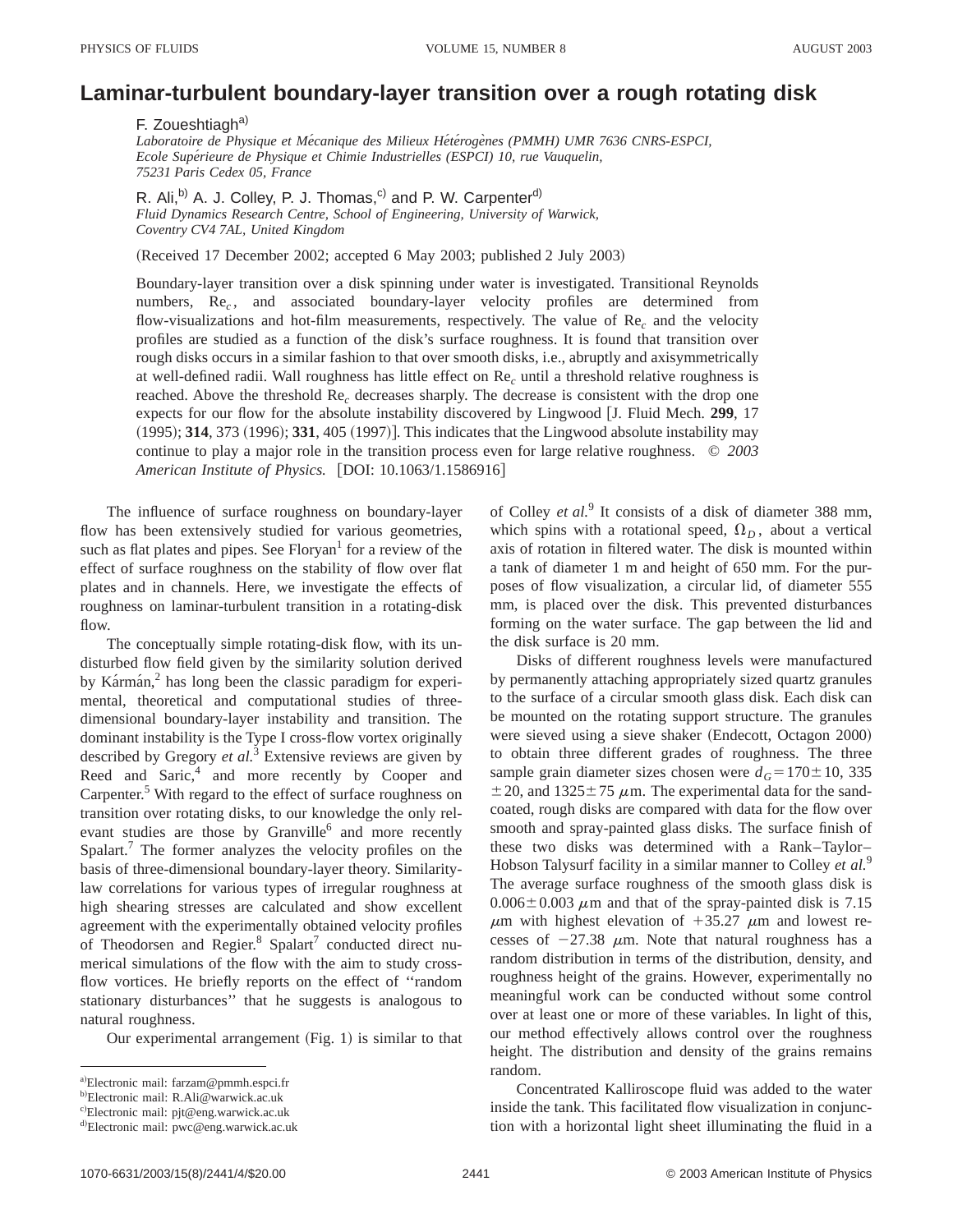

plane adjacent and parallel to the disk surface  $(Fig. 1)$ . The fluid motion was captured by a video camera mounted above the tank.

For the hot-film measurements, the lid was replaced with an annular shroud. This surrounded the disk along its periphery. This configuration was chosen following an earlier study<sup>10</sup> which revealed that it permitted much cleaner signals to be obtained with the hot-film probe with no perceptible change in the time-averaged flow field. The water depth above the disk's surface was set at 295 mm. Measurements were made in filtered tap water with the filtering system capable of removing particles larger than  $0.4 \mu m$  in diameter. The water temperature was  $18.1 \degree C$  with temperature fluctuations less than  $\pm 0.5$  °C. A TSI IFA 300 constant-temperature hot-film anemometry system was used. All experiments were carried out with a single-sensor probe previously calibrated in the water tank. The radial and vertical location of the hot film probe was determined with a computer-controlled traverse system to an accuracy of less than  $5 \mu m$  with a repeatability of  $\pm 0.5$   $\mu$ m. Data acquisition was triggered by the optoelectronic detection of a reference timing mark on the shaft connected to motor driving the disk. For the measurements of the radial velocity component the sensor of the probe was aligned parallel to the disk surface at a right angle to the disk radius. Correspondingly, the sensor was oriented radially for measuring the azimuthal velocity component. Each component of the velocity was evaluated from an average of 60 measurements.

The flow variables are nondimensionalized in the usual manner. The laminar boundary-layer displacement thickness,  $\sqrt{\nu/\Omega_D}$  (where v is the kinematic viscosity of the fluid), and the local linear velocity of the disk,  $r\Omega_D$  (where *r* is the radial coordinate), are used as reference quantities; so that the dimensionless wall-normal and radial coordinates are written as

$$
\zeta = z \sqrt{\Omega_D / \nu},\tag{1a}
$$

$$
Re = r \sqrt{\Omega_D / \nu},\tag{1b}
$$

where the notation Re reflects the practice of regarding the nondimensional radial coordinate as a Reynolds number. The radial and azimuthal time-averaged velocity components are made nondimensional as follows:

$$
F(\zeta) = v_r / (\Omega_D r),\tag{2a}
$$

$$
G(\zeta) = v_{\phi}/(\Omega_D r). \tag{2b}
$$

The theoretical values for  $F(\zeta)$  and  $G(\zeta)$  for the laminar boundary layer can be found from the von Kármán similarity solution in tabulated form in Owen and Rogers.<sup>11</sup>



FIG. 2. Variation of transitional Reynolds number, Re<sub>c</sub>, as a function of rotational velocity,  $\Omega_D$ , for smooth and rough disks.

Lingwood<sup>12</sup> observed that previous experimental investigations of transition over rotating disks showed transition as occurring abruptly at a well-defined circular boundary. Moreover all the transitional Reynolds numbers reported were within a few percent of 513. She suggested that this was evidence of the role of absolute instability in the transition process. She then went on to demonstrate, both theoretically and experimentally, that the rotating-disk flow is absolutely unstable $12,13$  with a critical Reynolds number close to the experimentally observed transition point. Our experiments show that, similar to smooth disks, transition over rough rotating disks still occurs abruptly and axisymmetrically at well-defined radii. Video recordings of the flow visualization show a visible circular boundary separating the flow in the central part of the disk from the flow further outwards. Unfortunately the quality of the flow-visualization recordings does not permit them to be reproduced here. Nor was the flow visualization good enough to discern fine features such as the cross-flow vortices inboard of the transition point. Nevertheless, the circular boundary was qualitatively similar to those typically seen over smooth disks in the previous experimental studies cited by Lingwood.<sup>12</sup> Laminarturbulent transition occurs in the vicinity of this boundary. This was verified by comparing the Reynolds number obtained from the flow visualization and hot-film measurements for spray-painted and uncoated glass disks. The hotfilm measurements over the uncoated glass disk gave transitional Reynolds number of  $497\pm7$  and  $513\pm7.5$  for disk speeds of 7.85 and 9.42 rad/s, respectively. In comparison, the video recordings revealed that the visible boundary over the spray-painted disk was located at Reynolds numbers of around 488 for both rotational speeds. The agreement between the figures obtained from the two different evaluation techniques shows that the transitional Reynolds number can be determined with sufficient accuracy from a visual inspection of the video recordings. The estimated maximum error associated with measuring the location of the boundary from the recordings is approximately 4% for low rotation rates around 4 rad/s and up to 20% for the highest rotation rates around 18.85 rad/s.

Figure 2 shows the video-determined values of the transitional Reynolds number Re*<sup>c</sup>* as a function of the rotation rate  $\Omega_D$ . The transition-point data for the three sand-coated disks are compared to those for the smooth, spray-painted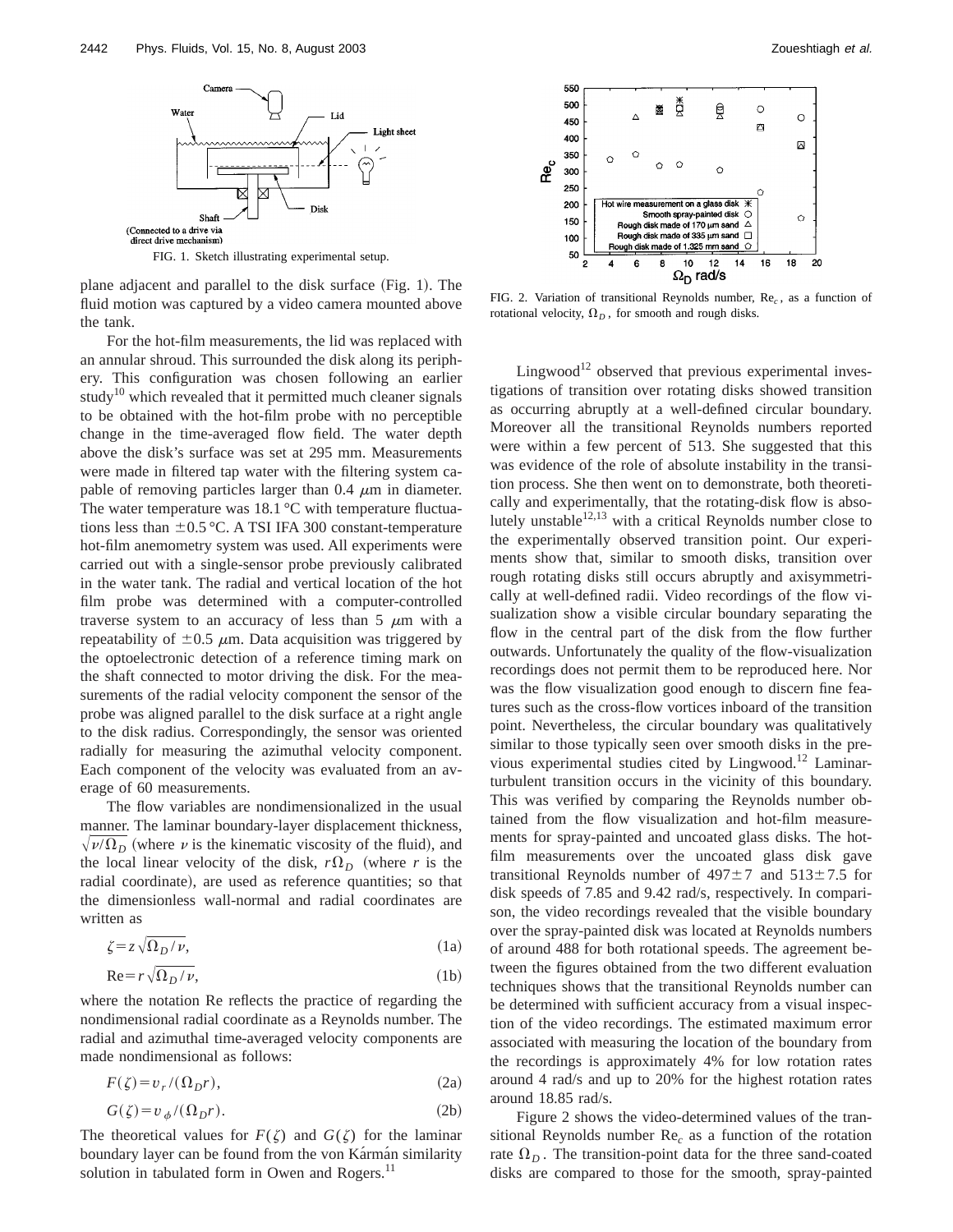disk. In addition two available data points obtained from hot-film measurements for flow over the plain glass disk are also included. As expected, the transitional Reynolds number for the smooth disk remains fairly constant with rotational speed up to 16 rad/s. The last data point at 18.85 rad/s is considerably lower. This is indicative of increased background disturbance at this highest rotational speed, so the data for 18.85 rad/s should probably be disregarded.

For rough disks one can define a relative roughness height as the ratio of mean grain diameter and boundarylayer thickness given by  $d_G/\sqrt{\nu/\Omega_D}$ . The boundary-layer thickness decreases with rising rotational speed and, hence, the relative roughness height increases correspondingly. For rough disks the transitional Reynolds number must be expected to begin to decrease once a certain critical value of the relative roughness is exceeded. Figure 2 reveals that first significant differences between data for a smooth disk and a disk covered with the smallest particles of diameters  $d_G$ = 170  $\mu$ m appear above approximately  $\Omega_D$ = 12.5 rad/s. Using  $\nu=1$  mm<sup>2</sup>/s one then finds a value of 0.6 as the estimate for the critical relative roughness height. The value probably represents an overestimate because differences between smooth and rough disks must already exist at  $\Omega_D$  $<$  12.5 rad/s where they are, however, below the measurement accuracy.

Schlichting and Gersten<sup>14</sup> and Floryan<sup>1</sup> cite experiments by Feindt, $15$  who investigated the influence of distributed roughness on critical transitional Reynolds numbers. Feindt performed measurements in a convergent and a divergent channel of circular cross section with a cylinder covered with sand placed axially in them. Feindt's data $1,14,15$  show that for a flow with free-stream velocity *U* the critical transitional Reynolds number decreases steeply when the value  $U d_G/v$  $=120$  is exceeded. This value can be compared to the present experiment. Figure 2 shows that for  $\Omega_D = 12.5$  rad/s the transitional Reynolds number for flow over the disk was of the order of  $Re<sub>c</sub>=475$ . Using Eq. (1b) one sees that this corresponds to transition at a radial location  $r_c = 134.4$  mm where the azimuthal component of the flow velocity is  $v_{\phi}$  $\Omega_D r_c = 1680$  mm/s. Using this value of  $v<sub>\phi</sub>$ ,  $\nu = 1$  mm<sup>2</sup>/s, and  $d_G = 170 \mu \text{m}$  one gets  $v_\phi d_G / v = 286$ . Similar to the relative roughness height this is likely to represent an overestimate. The data do not enable one to give a reasonable estimate for the associated error. While the value of 286 is larger than Feindt's<sup>1,14,15</sup> value of 120 for channel flow both values are, however, of comparable magnitude. In that sense our measurements are consistent with Feindt's conclusions which are based on results obtained in a fundamentally different experimental flow configuration.

Figures 3 and 4 show the measured velocity profiles,  $F(\zeta)$  and  $G(\zeta)$ , for the smooth, and 170 and 335  $\mu$ m sandroughened disks. The measurements were carried out for different Reynolds numbers at a rotation speed of,  $\Omega_D$  $=7.85$  rad/s. The solid line in each figure represents the von Karman similarity solution. The velocity-profile data for the smooth disks collected here with the annular shroud in place are almost identical to those obtained by Colley *et al.*<sup>9</sup> on a setup similar to the one depicted in Fig. 1 with a lid over the disk. Hence, this quite substantial change of the experimental



FIG. 3. Hot-wire measurements of the mean velocity profiles in the radial direction for (a) a smooth disk (b) a 170  $\mu$ m sand roughened disk, (c) a 335  $\mu$ m sand roughened disk. The solid line shows the profiles derived by the von Karman similarity solution calculated by Rogers and Lance (Ref. 16).

boundary conditions did not lead to measurable effects on the mean flow field above the disk.

The velocity profiles plotted in Figs. 3 and 4 clearly show that there is some residual rotational motion in the flow outside the boundary layer. We suspect that this residual motion is a feature of all rotating-disk experiments in water. It may be associated with the finite dimensions of the waterfilled chambers or drums containing the rotating disk. There have been several previous experiments on disks spinning in water. Mean velocity profiles are, however, not reported in any of them apart from our own.<sup>9</sup> This is no doubt because of the difficulties of calibrating the hot-film probes. We went to considerable trouble and expense to do this (see Ref. 9).

Figure 4 reveals that there is a slight undulatory variation of the azimuthal velocity  $G(\zeta)$  for  $2 < \zeta < 4$  and lower values of Re. This variation is also indicative of residual rotational motion. It is consistent with the theory for Karman flows with finite azimuthal velocity as  $\zeta \rightarrow \infty$  (see, e.g., Lingwood<sup>17</sup>). Such flows are characterized by the type of undulatory variation observed here experimentally.